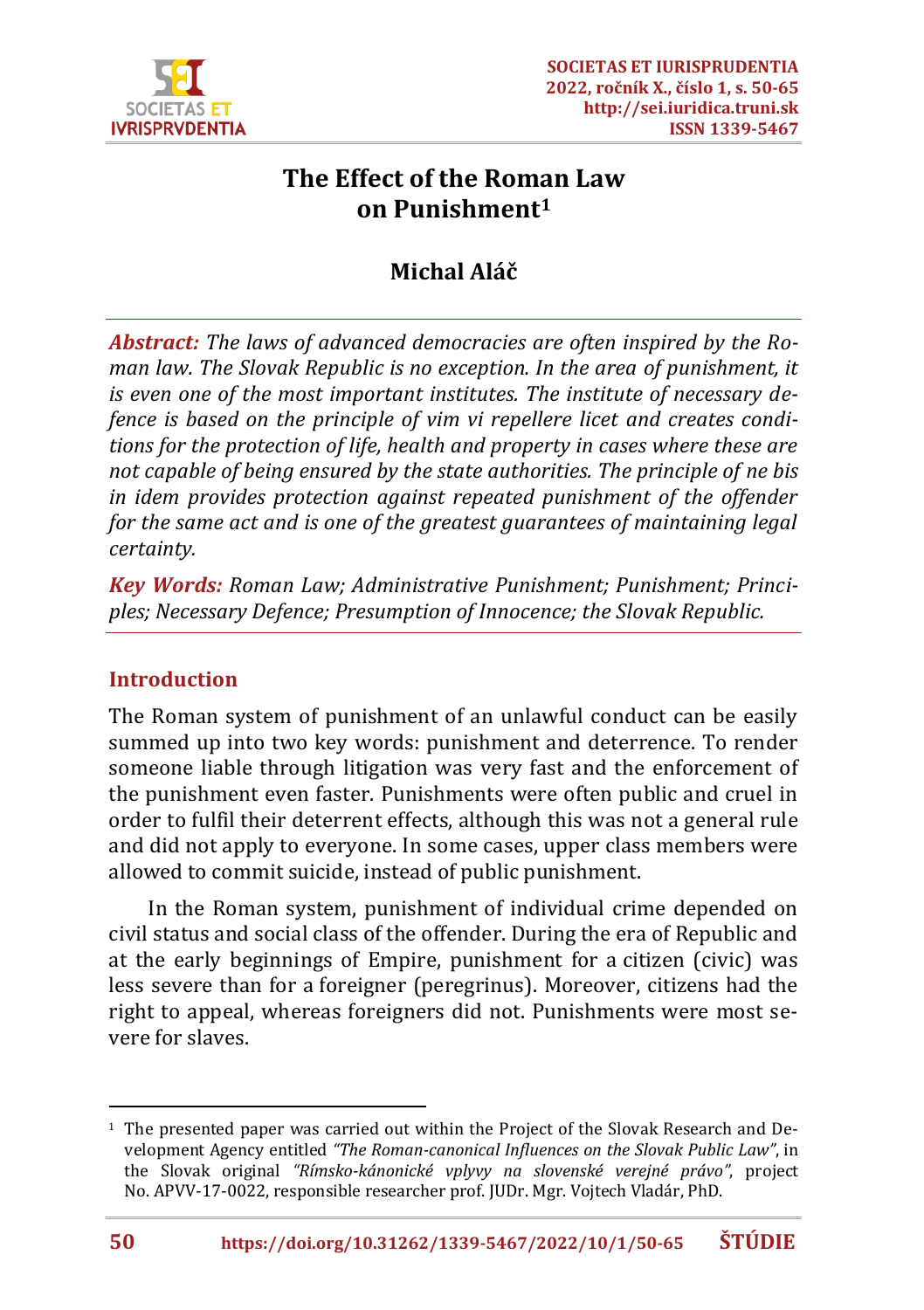

Modern laws regulating criminal liability and administrative liability departed from the Roman methods, mainly in differentiation of sentences based on social status of offender; however, even today it is possible to find some institutes or principles which have origins in the Roman law and still apply nowadays.

# **1 Criminality of conduct and** *vim vi repellere licet*

The purpose of the state apparatus is, besides others, to maintain internal order of a state in order to ensure protection of society as a whole. Objectively speaking, it has never been possible to ensure protection of an individual and that is why every individual is forced to protect his/her life, health and property of himself/herself as well as the life, health and property of his/her relatives. However, in the case of prevention of one's own life, health and property or the life, health and property of his/her relatives from being harmed, it is highly possible that life, health and property of someone else will be harmed. In such scenario, this person hypothetically gets himself/herself into very inconvenient position in the eyes of the law; such conduct has merits to be specified as a certain type of an offence or a crime. For instance, if there is a physical attack present where one person – an aggressor attacks other person – a defender and the defender would in the effort to protect his/her life, health or property head off the attack by harming health of the aggressor by several fist punches into the face area causing injuries and, therefore, harming his/ her health. By this conduct, both parties could commit a battery under the Article 156 of the Act of the National Council of the Slovak Republic No. 300/2005 Coll. Criminal Code, as amended (hereinafter referred to as the "Criminal Code"), which states that a person commits a tort of battery if this person intentionally harms the health of other person. The aim of an aggressor to harm health of a defender is in this case obvious and foreseeable. The aim of a defender is to head off the possible or continuous attack and so protect his/her health or life; the defender does not intend to harm the aggressor. However, we may take into consideration provisions of the Article 157 of the Criminal Code, according to which a person can commit a crime if by a negligent conduct this person seriously harms one's health. In the case of less severe harm of health this may be specified as the tort of battery. According to the Article 49 paragraph 1b) or 1d) of the Act of the Slovak National Council No. 372/1990 Coll. Code of Offences, as amended (hereinafter referred to as the "Code of Offences"), a person commits an offence if by a negligent act this per-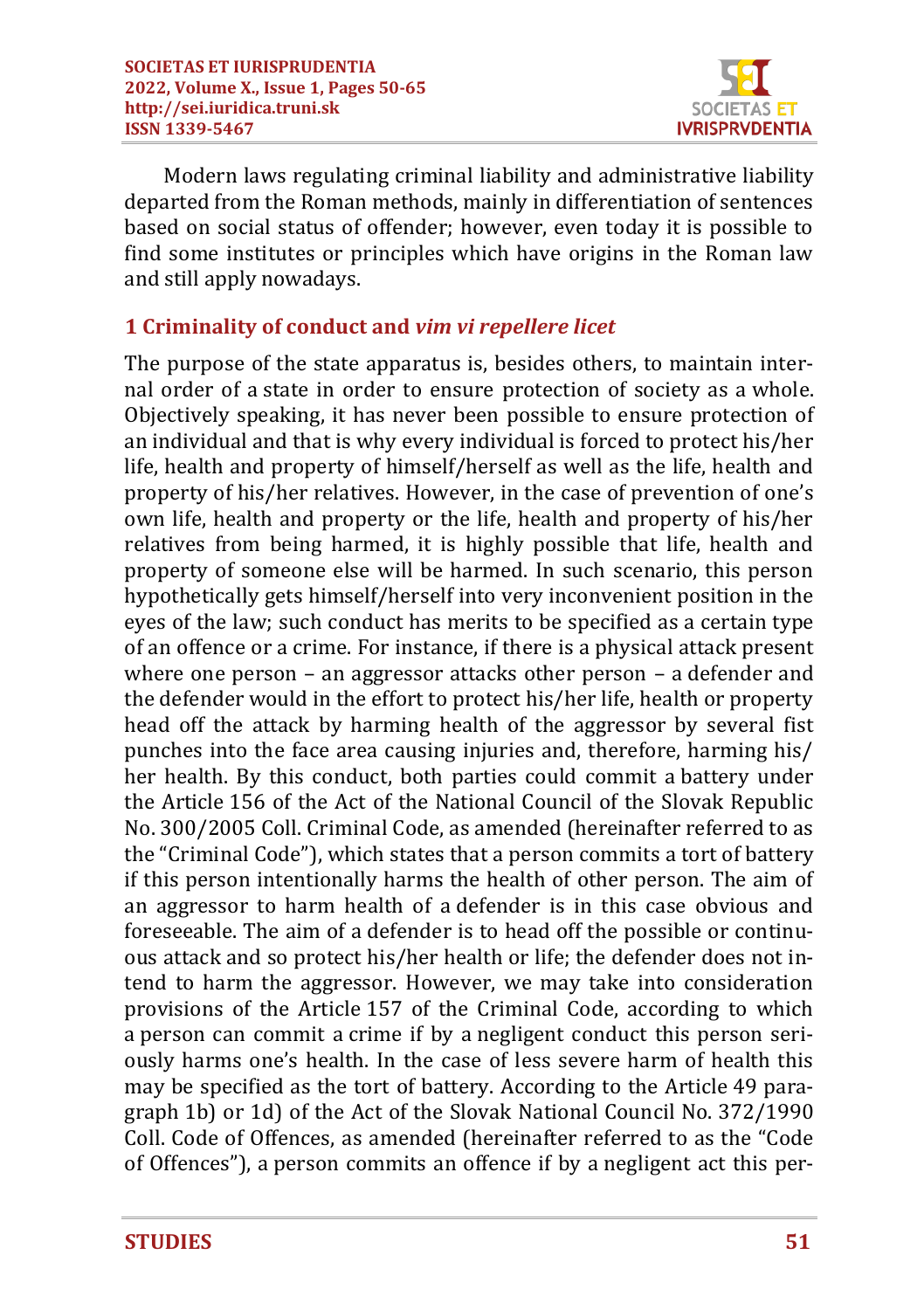

son harms health of others or intentionally disturbs coexistence of citizens by making threats of bodily harm or battery, false accusations, spitelike actions or other disrespectful behaviour.

Based on the abovementioned description of factual and legal situation, it can be concluded that defender's effort to protect his/her life, health or property may be treated as an unlawful conduct which can be specified as a tort or a crime. By such legislation, the state may press on people to tolerate violence against them from the part of other citizens with the aim to harm their life, health or property and forces them to refrain from whatever kind of self-defence, yet the state did not ensure protection of such victim either. This situation may play very convenient role for the aggressor, because the only protection for the defender is the deterrent factor of possible criminal or administrative sanctions for the aggressor.

In the eyes of law, this situation is very inconvenient for the defender, so that legislature had to develop legal conditions allowing the defender – potential injured party to protect his/her life, health and property efficiently. The Roman law is a proper place for legislature to look for the inspiration. *Vim vi repellere licet* is the principle which allowed immediate defence in cases when life, health or property of the attacked person were endangered. It is the principle which laid basis for the modern legal arrangement of the institute of necessary defence, which is not considered as a criminal act.

According to the Code of Offences, the use of reasonable defensive force to head off a possible attack for purposes protected by law is not treated as an offensive conduct.

According to the Article 13 of the former Act No. 140/1961 Coll. Criminal Code, a conduct which is under usual circumstances considered as a delict is not categorised as a delict if its purpose was to head off possible or continuous attack, as specified by this law. We cannot categorise an act as a necessary defence unless it is adequate to the nature and severity of an attack. The criminal law laid provision that conduct which is under usual circumstances considered as a delict by which person tried to head off attack to democratic people's republic, its socialist nature, best interests of working public or an individual is not a delict if there was a risk of an immediate or continuous attack and defence was adequate to the severity of such attack.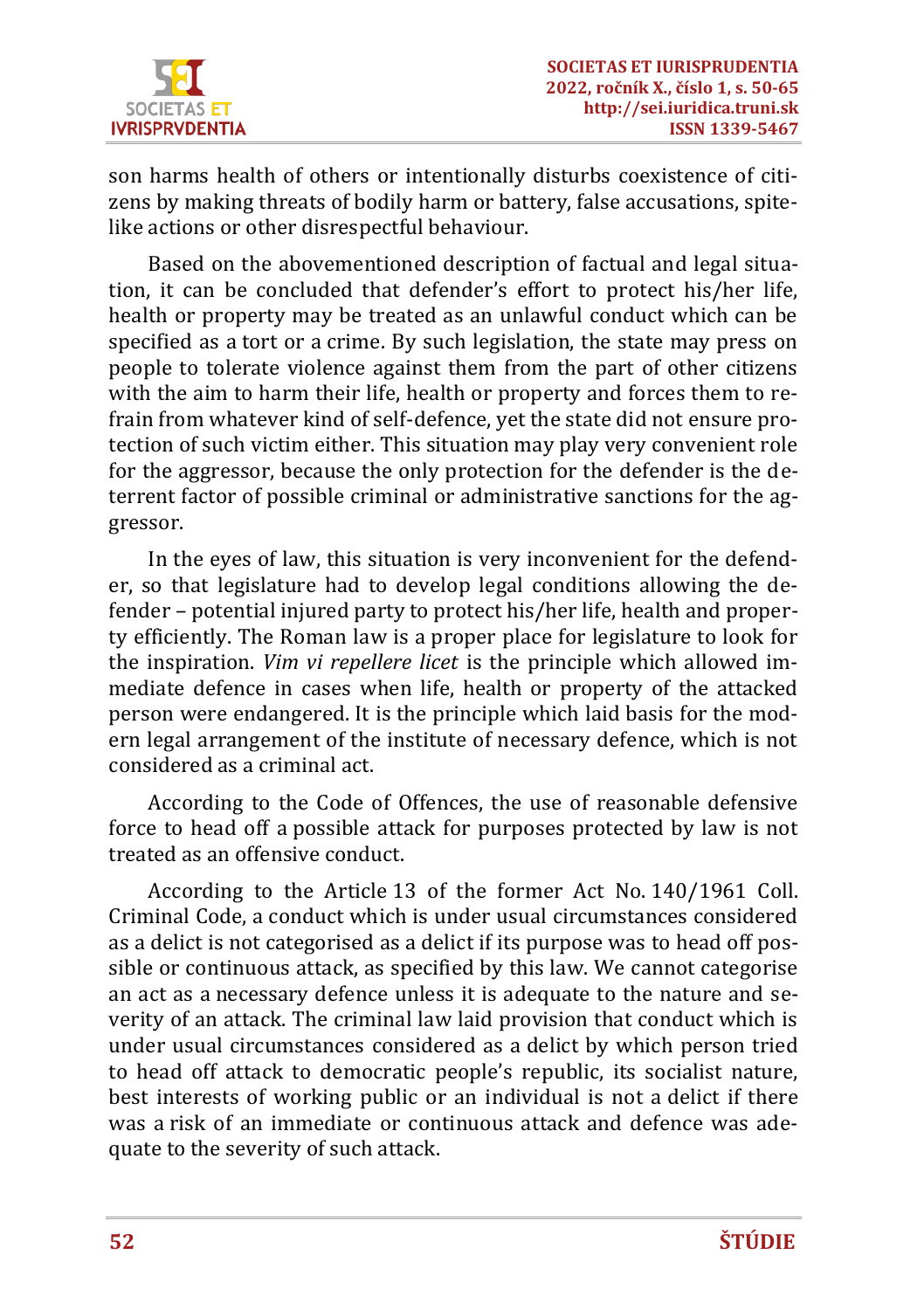

From these quotations of the provision, it implies that legislation takes into account the necessity of the right to defend one's life, health and property. The legislation also takes into account the fact that person who is the subject of the possible attack and person who will eliminate the attack does not have to be one and the same person. Let us picture a situation where after the first hit the injured party loses consciousness and a random passer-by becomes the defender. The same applies if the injured party is not objectively able to eliminate the attack by himself/ herself due to the obvious outnumber of attackers. Due to this fact, any person who is a witness of the attack or possible attack is entitled to act in necessary defence under the protection of law.

To prevent a misuse of this right, legislation has to set regulations under which a criminal conduct is not categorised as criminal. First condition is that act is really an attack, which means a conduct with the intention to cause harm or jeopardy. The attack must be happening or be highly possible to happen at the time of defender's effort to eliminate it. At this very moment, a rationally thinking person can, based on current circumstances, conclude that offender is about to cause harm or jeopardy. Risk must be at such a high level that the defender has grounds to assume that the attacker will finish this harmful act.

It is also necessary to make an objective assessment of the duration of the attack. A person cannot be acquitted if the act of defence happens in the time when the attack was not happening or there was not continuing risk of the attack, for example when the aggressor has already left the defendant. In such case, this can be categorised as an attack from the side of the defender and so that the defender can be held liable. If the offender gets hold of injured party's possessions, the attack continues, until the offender keeps possessions. The attack also continues if the aggressor stops violence for a short period of time due to the lack of energy. The attack continues, until the offender keeps infringing the interest protected by law.

The Code of Offences does not expressly state that there could be an elimination of a continuous attack, but, through logical argumentation or rules of law interpretation, it can be concluded that a concerned person does not fulfil conditions for a criminal offence by such conduct if this person defends oneself in adequate manner from an attack which is continuing, which means defending from a continuous attack. It arises from the very nature of the necessary defence and the extreme urgency law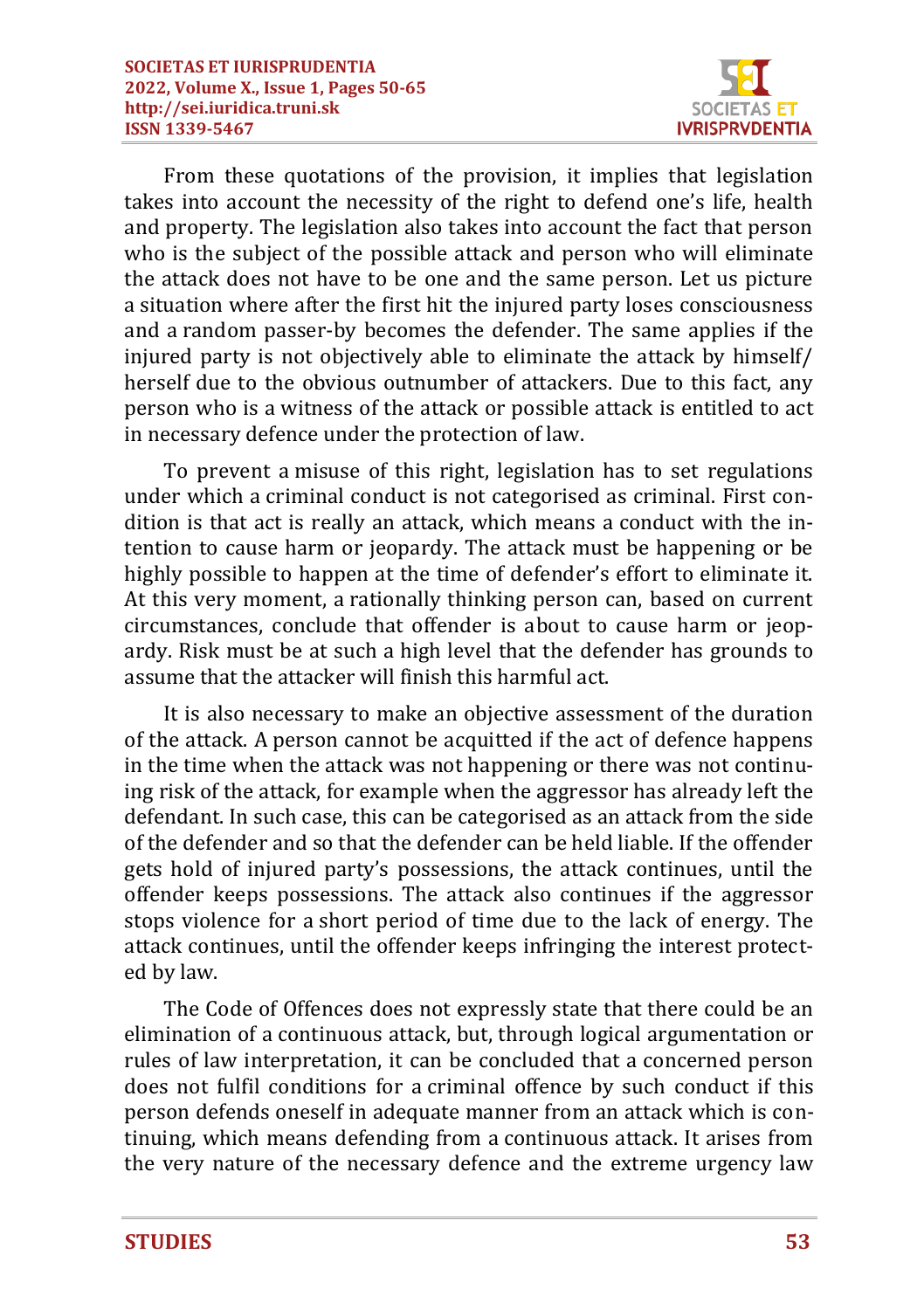

that legislation intended to create such conditions which allow a person to provide protection of interest protected by law and that is the reason for necessity to interpret the quoted regulations of offences in a broader sense, in respect of factual development of the attack and to apply them not only on a risk of possible attack, but also on a continuing attack.

To prevent a misuse of the right to necessary defence, the intensity of defence has to be clearly set out, so that the conduct of a defender can be categorised as a necessary defence. Under the Article 25 paragraph 2 of the Criminal Code, a conduct cannot be considered as a necessary defence if the defence was not adequate to the severity of the attack and mainly to its manner, place, time and circumstances concerning both the aggressor and the defender. The Code of Offences provides that the act of necessary defence has to be carried out in an adequate manner. Notwithstanding that the Code of Offences does not clearly set out what is the appropriate and adequate manner, *per analogiam* it is possible to apply the rule of interpretation under the Article 25 paragraph 2 of the Criminal Code and so to regard the adequacy in relation to the manner of the attack, place and time, circumstances concerning the aggressor or the defender. It is necessary to point out the fact that in majority of cases, the only way to make the defence effective is if it is of greater intensity than the attack and that is why it is not possible to *a priori* assume that it can be categorised as a delict if the conduct of the defender is of greater intensity than the conduct of the aggressor. On the contrary, the defending conduct is usually of greater intensity than the conduct of the aggressor, because the purpose of a defence is to head off or to eliminate the intention of the aggressor to carry on in the act of attack or to repeat it.

Over the time, application of the theory into practice proved that the act of necessary defence evokes excessive actions caused by emotional distress of the person who protects one's rights guaranteed by law, which causes that this person is not able to estimate the adequate level of intensity of the defensive act and protects one's rights inadequately. Legislation governs under the Article 25 paragraph 3 of the Criminal Code that the person who heads off an attack in an inadequate manner will not be guilty if the act happened under the pressure and emotional distress caused by the attack, especially due to the disorientation, fear or fright. These are the circumstances under which a person is acting within the law if the defender was facing strong emotional distress during the attack, which made him/her react inadequately to the threat or attack itself. Legislation also takes into account the so-called putative necessary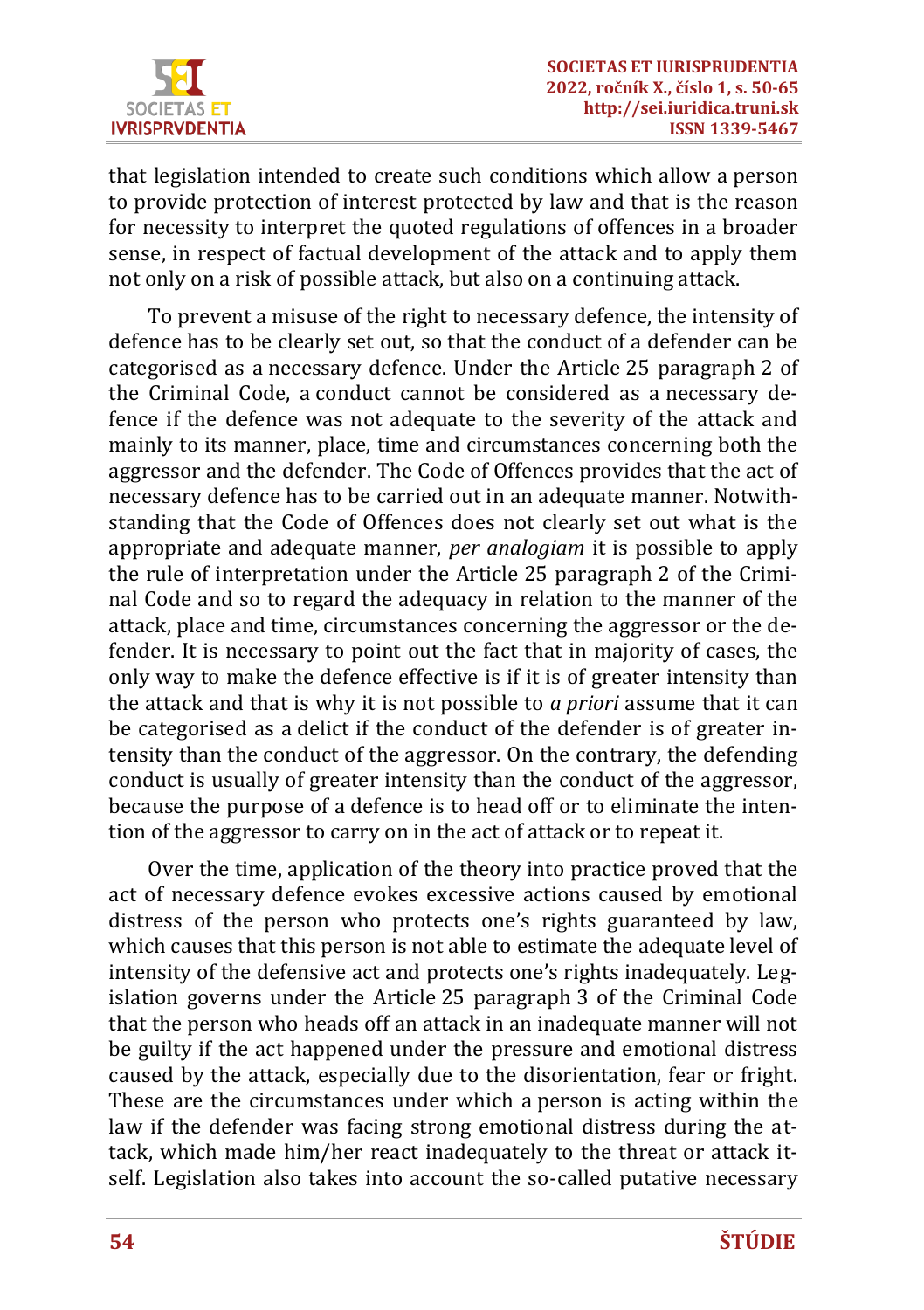

defence, which means supposed defence or defence against supposed attack. Under the Article 25 paragraph 4 of the Criminal Code, if somebody's presumption of an attack is false, the possibility of a criminal liability for the act of negligence is not excluded if the incorrect presumption has its basis in the act of negligence.

In relation to the institute of necessary defence, it is important to state that provision of legislation concerning offences is very brief, so that it is necessary to *per analogiam* also apply provision of criminal law relating to excessive necessary defence, which means, it is necessary to perceive the intensity of an attack and defence, and provision concerning putative defence. Private defence is a right which enables defence against an attack or threat of one's best interests without the risk of a legal liability. However, there is no possibility to assess whether the conduct will be classified as a crime or an offence at the time when the attack is happening and, for this reason, the person acting in defence should have uniform rules how to act in private defence, regardless the later legal qualification of that conduct.

Finally, it is important to highlight the fact that in the case of subsuming the conduct under the law of necessary defence, this conduct lacks one of the aspects of criminal liability or administrative liability and that is the illegality of the conduct.

### **2** *Ne bis in idem*

The first historical basis of the doctrine *ne bis in idem* is to protect an individual from arbitrariness of judging the individual several times for the same act, based on different qualifications. The first mention of this doctrine comes from the Roman era where Praetor's prohibition created this definite form – *"bis de eadem re ne sit actio"*. There is no possibility to cast doubt that this doctrine is one of the basic citizen's rights towards jurisdiction. It became the fundamental principle of criminal law.<sup>2</sup>

In private law, this procedure is known under the term *res iudicata*, as a reflection of a decision which is relatively unchangeable, understood

<sup>2</sup> See the proposal of Advocate General Yves Bot in *Criminal Proceedings against Piotr Kossowski* [2016-06-29]. Judgement of the Court of Justice of the European Union, 2016, C-486/14.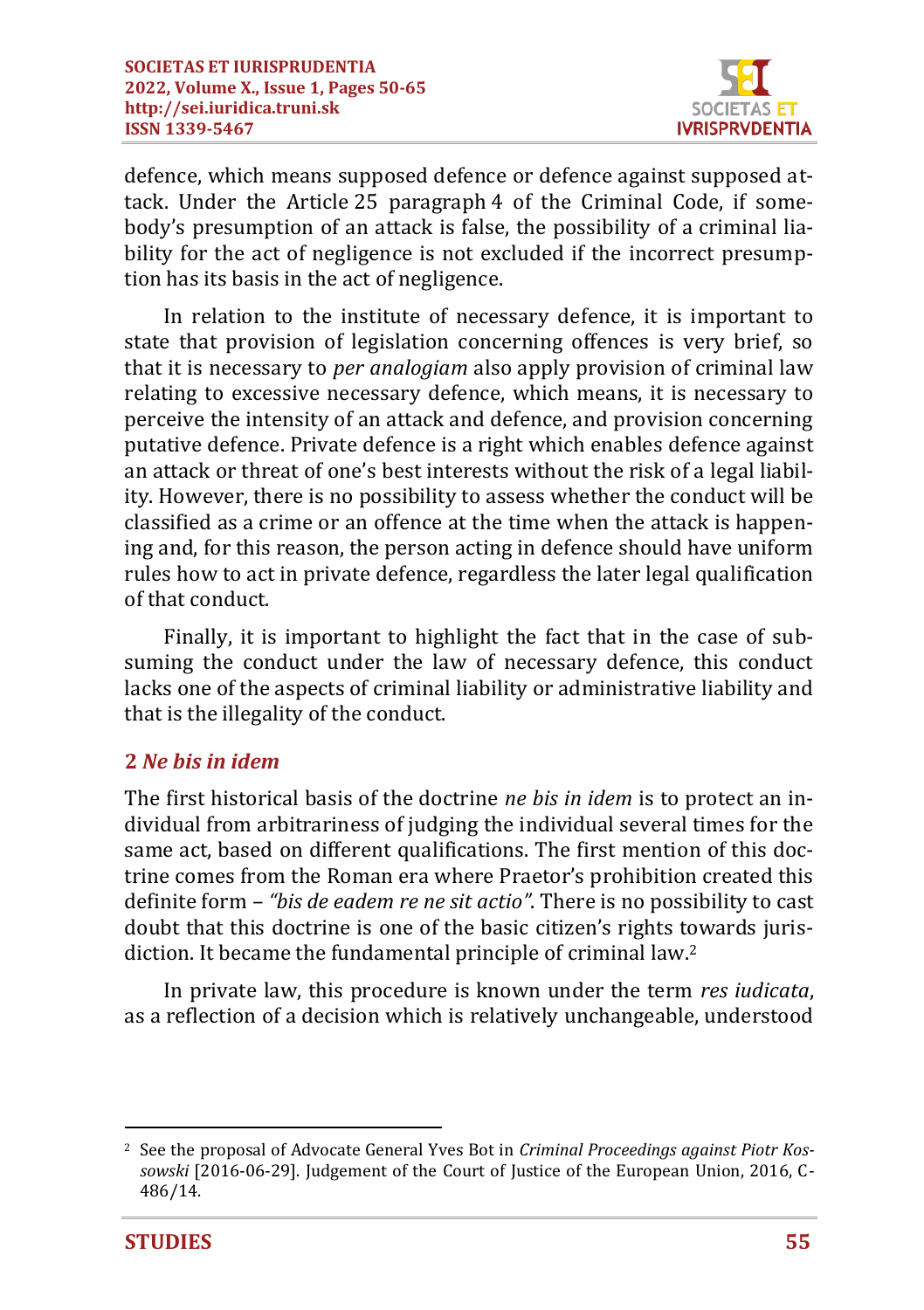

in a broader sense as reassurance through an act of predictability of a decision, in terms of pre-existing settled case-law.<sup>3</sup>

*Ne bis in idem* and *res iudicata* are in their essentials instruments to maintain legal certainty for the party to the proceedings in the case that the legal matter has been already judged. Obviously, these principles in their essentials also pose a barrier in procedure to other involved authorities. In this case, we can talk about barrier of *lis pendens*.

The aim of the above-mentioned principle is to prevent government to prosecute someone more than once for the same crime, which means that a person cannot be sentenced for a conduct which he/she has already been convicted for, or sanctioned for, or presumed innocent or authorities has already judged differently in the given case. To decide whether the principle *ne bis in idem* was not breached, the relevant authority has to examine, whether the conduct is identical from the factual point of view (development of action), the circumstances of the case were the same, and usually also the personal aspects (the same persons or legal entities involved).

The procedural regulations state several alternatives for how should authorities act to respect the *ne bis in idem* principle.

According to the Article 9 paragraph 1e) of the Act of the National Council of the Slovak Republic No. 301/2005 Coll. Criminal Procedure Code, as amended (hereinafter referred to as the "Criminal Procedure Code"), prosecution cannot be initiated if it has already started, cannot be carried on and has to be stopped, if it concerns person who has already been prosecuted for the same conduct and prosecution was completed with a legally valid judgement, or if it was legally discontinued, suspended on condition and the defendant proved himself/herself, or if prosecution was settled, if the judgement was not set aside.

Under the Article 215 paragraph 1d) of the Criminal Procedure Code, the prosecutor drops proceedings if prosecution is inadmissible under the Article 9 of the Criminal Procedure Code. The court will stay off proceedings on the same grounds.<sup>4</sup>

<sup>3</sup> See MACH, P. Ne bis in idem – aktuálne variácie starej zásady. In: V. VLADÁR, ed. *Verejné právo na Slovensku a v Európe: Aktuálne problémy a rímsko-kánonické súvislosti*. 1. vyd. Praha: Leges, 2019, p. 158. ISBN 978-80-7502-424-4.

<sup>4</sup> See the Article 281 paragraph 1 of the Criminal Procedure Code.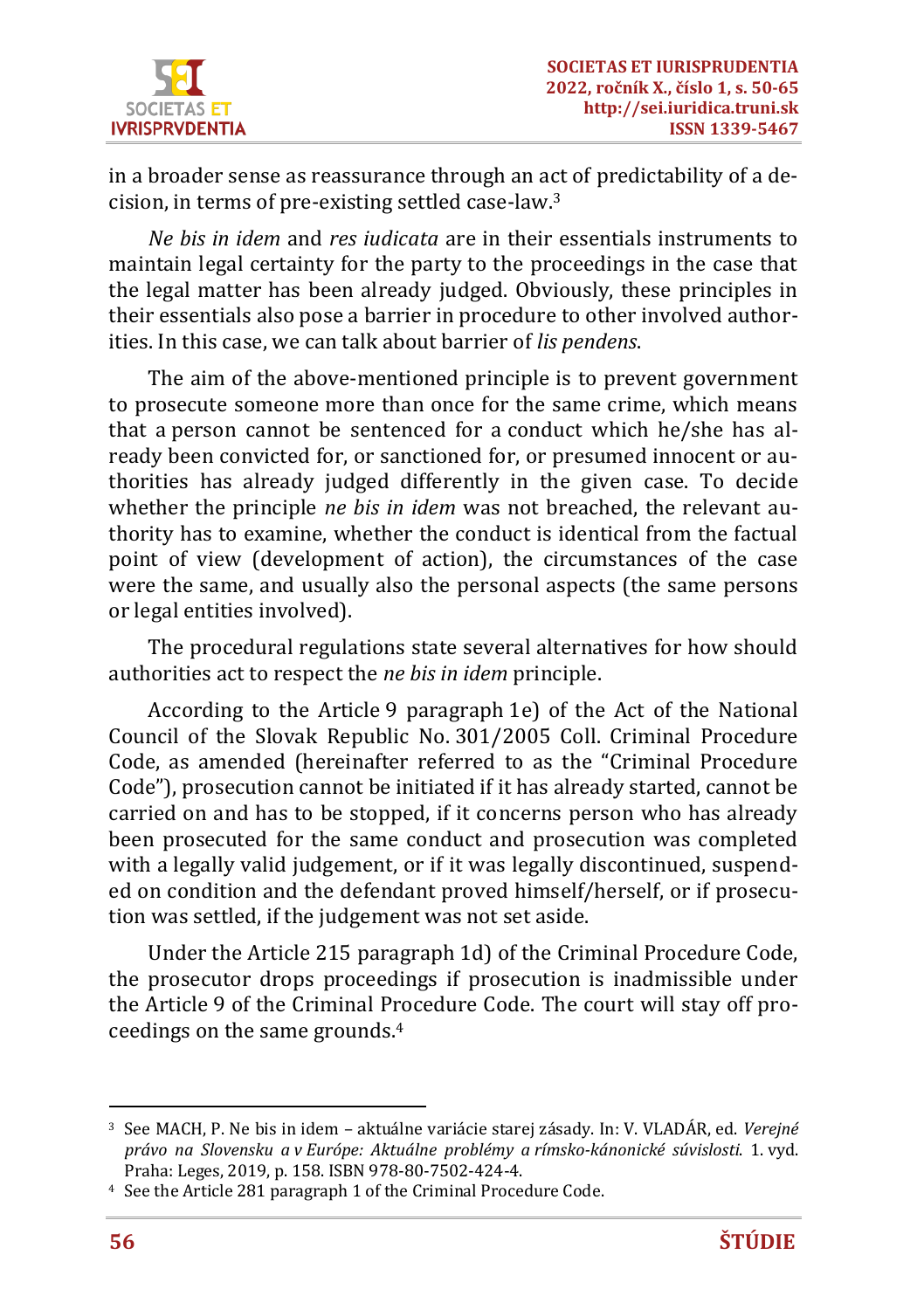

Similar provision reflecting the principle *ne bis in idem* is contained in the Code of Offences. Under the Article 76 paragraph 1g) of the cited Act, an administrative body will terminate proceedings if it is found out that the conduct has been validly judged by an administrative body or a competent law enforcement authority.

The law concerning administrative proceedings (administrative law) in the Article 30 paragraph 1, as amended, lays down that administrative authority terminates proceedings if it establishes that different administrative authority has already started proceedings of the case, unless both authorities decided otherwise, or if proceedings have already begun at the court, if separate law does not lay down differently or if the valid judgement has been already given and the factual situation did not change significantly.

Diction of the quoted provisions implies that the acting authority is obliged to terminate proceedings if the case has been lawfully closed or if proceedings of the mentioned case have already started. In this case, it is a mandatory obligation to terminate proceedings. It implies from the imperative form "shall terminate".

In practice, an apparent collision is common in which case competent authorities hold legal proceedings with the aim to held criminal liability or administrative liability and on many occasions parties claim alleged breach of the *ne bis in idem* principle, which means the legal certainty of the party is also breached. The first one is proclaimed collision of disciplinary action and dismissal from service under the Article 192 paragraph 1e) of the Act No. 73/1998 Coll., as amended, concerning civil service of members of the Police Forces, the Slovak Information Service, members of the Judiciary Guards and Prison Wardens Corp and the Railway Police. The second collision is criminal penalty and dismissal from service under the Article 192 paragraph 1e) of the cited Act.

The doctrine *ne bis in idem* is expressed in the Constitution of the Slovak Republic under the Article 59 of the Act No. 73/1998 Coll. laying down that disciplinary measure cannot be imposed if member of civil service has been already convicted. In the case that disciplinary measure has been already imposed before, it will be cancelled coming into force by the day of imposition. At the same time, provision *expressis verbis* states that imposition of disciplinary measure for disciplinary misconduct or for conduct which has features of an offence does not exclude the possibility of dismissal from service for such conduct if after imposing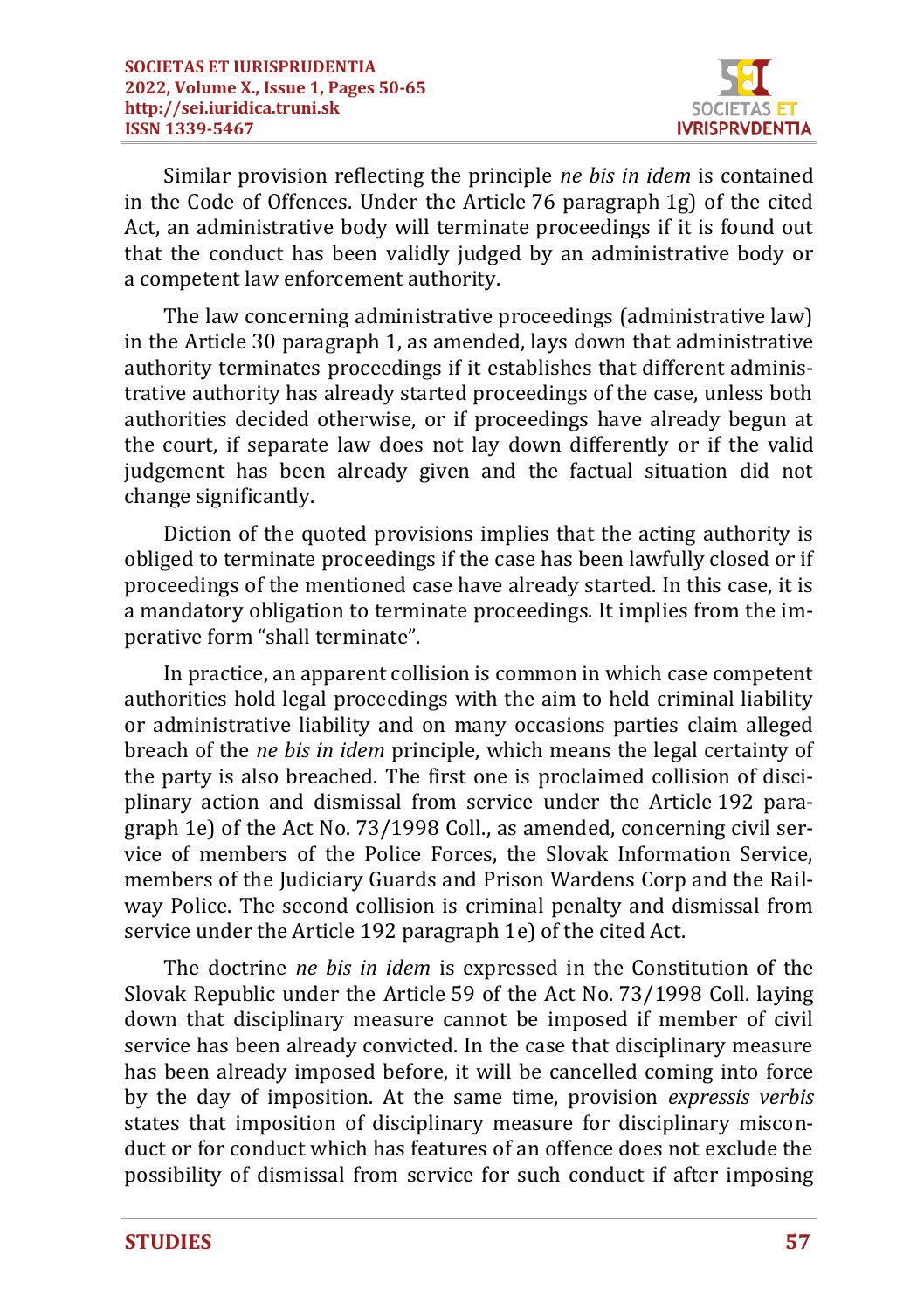

disciplinary measure new circumstances have been revealed, reasoning the dismissal of a member from civil service. The Article 59 in connection with the Article 192 paragraph 1e) was a subject of many disputes when applied into practice.

The Regional Court in Bratislava during proceedings under file number 5 Sž 110/2002 stated: *"Based on defendant's objection that he has been already disciplinary sanctioned, the Court states that imposition of disciplinary measure itself does not exclude a possibility for his superior to also take personnel action under the Article 192 paragraph 1e) of the Act No. 73/1998 Coll."*<sup>5</sup>

It is important to also point out another legal opinion of the Regional Court in Bratislava which stated during proceedings under file number 1 S/2/2007: *"The Court identifies with opinions of defendant that legal action concerning his dismissal from civil service under the Article 192 paragraph 1e) of the Act No. 73/1998 Coll. cannot be artificially associated with criminal proceedings themselves or disciplinary action itself. The aim of criminal proceedings or infringement procedure is to establish if facts of the case comply with the definition of criminal conduct or law of offences. Competent superior decides, whether member of civil service should be dismissed from the service or not, based on his/her own opinion in compliance with law, and decides in a separate personnel action independently from result of criminal proceedings or offence proceedings. Aforementioned procedure complies with the Article 238 paragraph 4 of the Act* […] *Law contains the competence to act in personnel matters separately, without obligation to wait for the result of criminal proceedings or offence proceedings. Only decision of competent authorities whether criminal conduct or offence or other type of delict was committed is legally binding for competent superior. However, even not guilty verdict does not mean that member of civil service did not breach oath of office* […] *Conduct of applicant in separate personnel procedure was not categorised as an offence but as a breach of the oath of office and as such was also proved in personnel procedure* […] *The Court states that the question of guilt of criminal conduct and also offence is not a preliminary question to which answer does not affect dismissal of applicant under the Article 192 paragraph 1e) and that is why simultaneous criminal proceedings or offence proceedings against applicant do not affect personnel action. Therefore, the defendant is not* 

<sup>5</sup> See *Judgement of the Supreme Court of the Slovak Republic Ref. No. 5 Sž 110/2002*.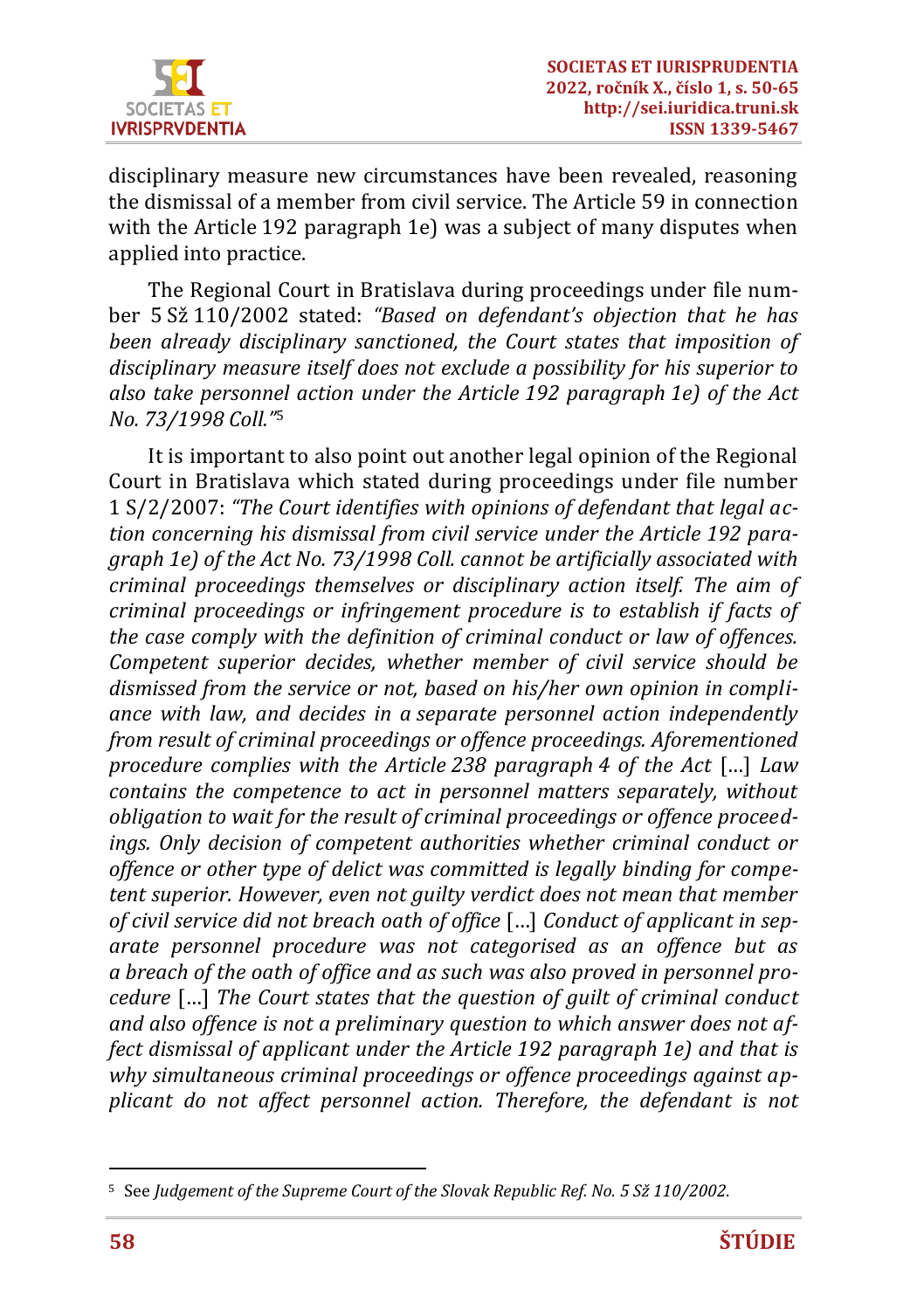

*obliged to terminate action and to wait for the final judgement of competent authorities."*<sup>6</sup>

In the context of the second collision, it is necessary to state that these are two separate independent proceedings. Question of guilt does not have characteristics of preliminary question and does not condition the final result of personnel action. The Supreme Court of the Slovak Republic came to the same conclusion as abovementioned in proceedings under file number 1 Sž-o-NS 24/2004: *"The Court of Appeal identifies with legal opinion of the defendant that question of quilt of criminal conduct is not a preliminary question and dismissal of applicant under the Article 192 paragraph 1e) of the Act No. 73/1998 Coll. does not depend on the answer to the question of guilt. That is the reason why simultaneous criminal proceedings against applicant do not affect personnel action. Therefore, defendant was not obliged to terminate action and to wait for the final judgement of competent authorities acting in this case."*<sup>7</sup> There is also stated in proceedings under file number 7 Sž 63/2003: *"If defendant acted against applicant without regards to result of legal proceedings, the correct procedure was followed, because legal proceedings do not affect dismissal from civil service in relation of the claimant and the defendant."*<sup>8</sup>

The principle *ne bis in idem*, however, does not apply absolutely. It can be overruled by retrial. It is a special correctional procedure included in both the Criminal Procedure Code and the Administrative Procedure Code. Due to the fact that this is a significant interference with concerning persons, the Criminal Procedure Code and the Administrative Procedure Code set strict regulations when to allow retrial.

It often happens that police officer dismissed from civil service due to the breach of oath of office or duty appeals for retrial and termination of judgement based on acquit and so new circumstances and evidence were established in addition, which neither police officer nor his/her superior were aware of at the time of proceedings and so could not have been applied, but which could have had major effect in the decision making process.

In the abovementioned case, we cannot come to conclusion that criteria for retrial are automatically met, as there are different circumstances considered at legal proceedings than at the personnel action concern-

<sup>6</sup> See *Judgement of the Regional Court in Bratislava Ref. No. 1 S/2/2007*.

<sup>7</sup> See *Judgement of the Supreme Court of the Slovak Republic Ref. No. 1 Sž-o-NS 24/2004*.

<sup>8</sup> See *Judgement of the Supreme Court of the Slovak Republic Ref. No. 7 Sž 63/2003*.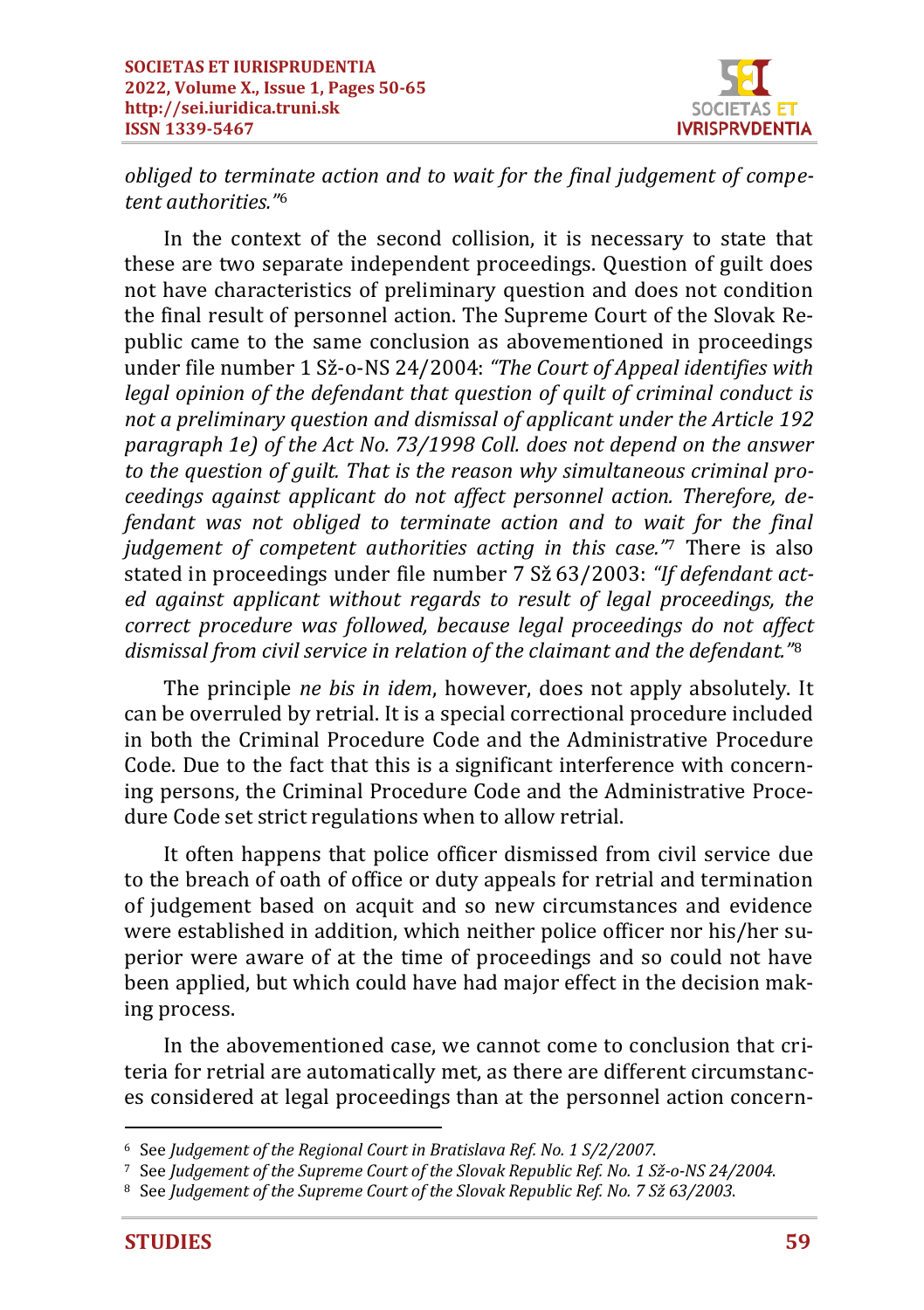

ing dismissal. Verdict of acquittal cannot automatically result in presumption that police officer did not seriously violate service discipline or oath of office either and that he/she did not breach law regarding relevant legal provisions. The above-stated legal opinion has been agreed upon also by the Supreme Court of the Slovak Republic under proceedings file number 1 Sž-o-NS 152/2005.<sup>9</sup>

In proceedings under file number 8 Sžo 48/2013, the Supreme Court of the Slovak Republic stated that *"Question of criminal liability does not have to be identical with circumstances which create basis for personnel action. The serious breach of oath of office or duty cannot be conditioned by committing a crime. Due to these reasons, verdict of acquittal submitted by claimant itself is not evidence that claimant did not commit criminal conduct in the examined decision of defendant."*<sup>10</sup>

Verdict of acquittal in the subject matter can pose a reason for retrial, but it is not guaranteed. It is a duty of competent authority to examine if circumstances which led to the acquittal lay legal basis for retrial.

# **3** *Praesumptio boni viri* **and** *in dubio pro reo*

Presumption of innocence is one of the most important rights guaranteeing suspect of criminal conduct that a person is innocent, until competent authorities do not declare his/her guilt in accordance with law.

It is one of the basic guarantees for an accused or convicted individual that authorities will act in compliance with law and rights. This right is recognised by many international conventions, as for instance by the Universal Declaration of Human Rights, the Charter of Fundamental Rights and Freedoms (Article 40 paragraph 2), Convention for the Protection of Human Rights and Fundamental Freedoms (Article 6 paragraph  $2$ ).<sup>11</sup>

Presumption of innocence is guaranteed by the Constitution of the Slovak Republic which states in the Article 50 paragraph 2 that every person against which are brought proceedings is considered innocent,

<sup>9</sup> See *Judgement of the Supreme Court of the Slovak Republic Ref. No. 1 Sž-o-NS 152/2005* [2006-04-27].

<sup>10</sup> See *Judgement of the Supreme Court of the Slovak Republic Ref. No. 8 Sžo 48/2013* [2014- 09-18].

<sup>11</sup> See *Universal Declaration of Human Rights* [1948-12-10]; and *Convention for the Protection of Human Rights and Fundamental Freedoms* [1950-11-04].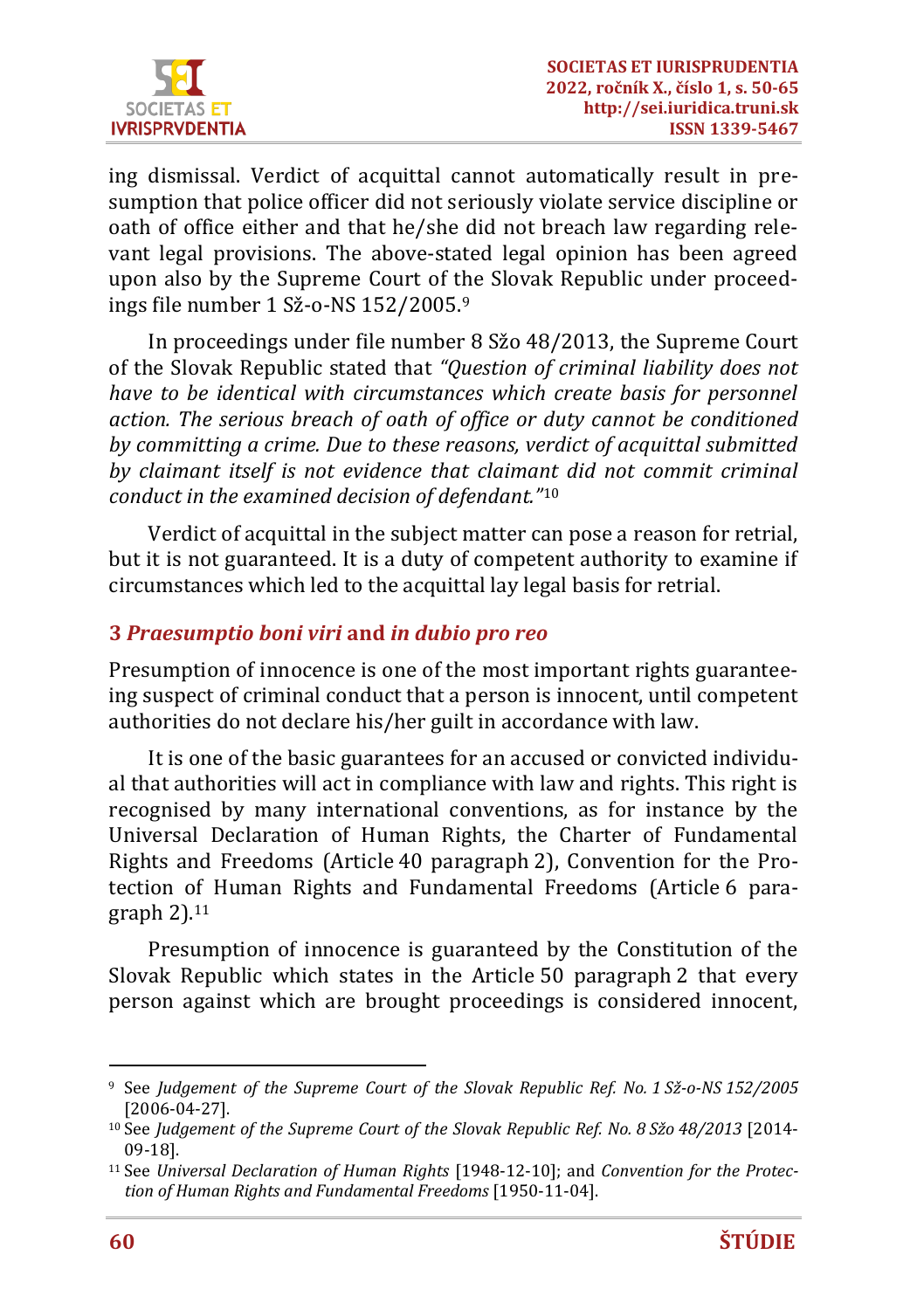

until the court finds this person guilty. The Code of Offences and the Criminal Procedure Code follow up the constitutional law.

The Code of Offences in the Article 73 paragraph 1 constitutes that citizen is accused of an offence after competent authorities start first procedural act against him/her. This citizen is considered innocent, until the court finds this person guilty. The Criminal Procedure Code in the Article 2 paragraph 4 states that any individual subject to proceedings is considered innocent, until the court finds this person guilty.

Following the abovementioned information, it is necessary to note that proceedings concerning offences and criminal proceedings are based on same principles, because their substance is the same, to clarify circumstances of unlawful conduct, to subsume them under respective elements of an offence, to establish identity of perpetrator, to assess the relevant legal regulations and to held perpetrator accountable for criminal conduct. The Constitutional Court of the Slovak Republic came to the same conclusion that in important characteristics these proceedings are the same, as stated in proceedings under file number II. ÚS 133/2013: *"From the point of view of the Constitutional Court, the Court agrees with complainant who pointed out during both the administration proceedings and the court proceedings that proceedings concerning offence should be, in fact, considered as criminal proceedings with application of rules indispensable for criminal proceedings. The main factor is presumption of innocence and the right of tried person to decide freely about the manner of defence during respective stage of proceedings. Part of this right is also a free decision if and to what extent will defendant comment on accusations which he/she is facing. Decision of defendant in these matters is also part of procedural rules and defendant is liable for the result of proceedings. That is to say, it is responsibility of defendant to decide what defence will be the most convenient and efficient, but, at the same time, defendant is responsible for these decisions even if they show to be inefficient."*<sup>12</sup>

Person accused of an offence or a crime is considered innocent if his/ her guilt is not proved in compliance with law, which means final decision of one of the competent authorities or the court that defendant is guilty. Not proved guilt has equal legal value and effect as proved innocence, which means that it is not defendant's duty to prove his/her inno-

<sup>12</sup> See *Decision of the Constitutional Court of the Slovak Republic Ref. No. II. ÚS 133/2013* [2013-02-14].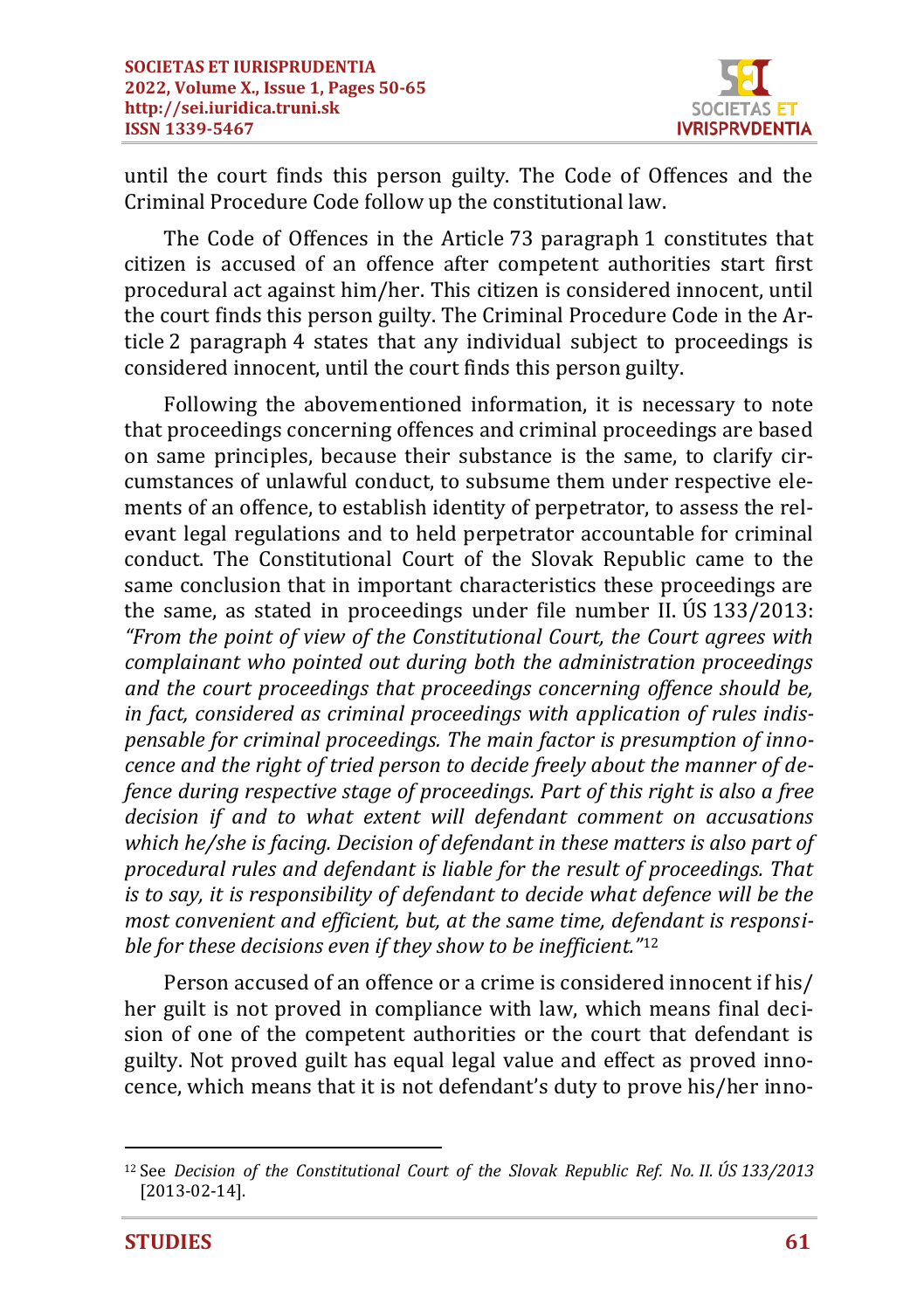

cence, because burden of proof is on the competent authority or the court.<sup>13</sup>

The Supreme Court of the Slovak Republic in proceedings under file number 10 Sžd 23/2011 stated that *"The Code of Offences under the Article 73 paragraph 2 provides basic procedural rights and duties of accused individual. In comparison with administrative proceedings which is provided in administrative body of law, it gives defendant broader scale of procedural rights. Realisation of presumption of innocence means that competent authority has legal obligation to prove guilt of defendant beyond any doubt, otherwise authority has to issue judgement in favour of plaintiff."*<sup>14</sup> In another proceedings under file number 6 Sžo 34/2007 (R 11/2014), the Supreme Court of the Slovak Republic also stated that *"Realisation of presumption of innocence in proceedings means that competent authority is legally obliged to prove that defendant is guilty beyond reasonable doubt, otherwise authority has to issue judgement in favour of plaintiff (in dubio pro reo)."*<sup>15</sup>

In the context of the quoted opinion of the Supreme Court of the Slovak Republic, it is necessary to point at the fact that presumption of innocence is closely connected with the principle *in dubio pro reo*, meaning "when in doubt, for the accused". This formulation has been known since the medieval period, although the principle is based on ideas of the Roman law, appearing mainly in works of Ulpian, but in different formulations. Substance of this principle is obligation of authorities or the court to decide in favour of defendant if circumstances of conduct and identity of culprit were not clearly established beyond any doubt. The Supreme Court of the Slovak Republic stated in proceedings under file number 3 Sžo 35/2011 that *"… Merits of an offence are characterised by four obligatory features which are subject, subjective side, object and objective side. For clarification of an offence and sanctioning, these have to be compulsorily fulfilled and established cumulatively. If even one aspect of merits has not been clarified, it cannot be classified as offence. If existence of any* 

<sup>13</sup> See SPIŠIAKOVÁ, H. *Zákon o priestupkoch: Komentár*. 1. vyd. Bratislava: Wolters Kluwer, 2015, p. 447. ISBN 978-80-8168-187-5.

<sup>14</sup> See *Judgement of the Supreme Court of the Slovak Republic Ref. No. 10 Sžd 23/2011* [2012- 04-25].

<sup>15</sup> See *Judgement of the Supreme Court of the Slovak Republic Ref. No. 6 Sžo 34/2007* [2007- 11-27]. R 11/2014.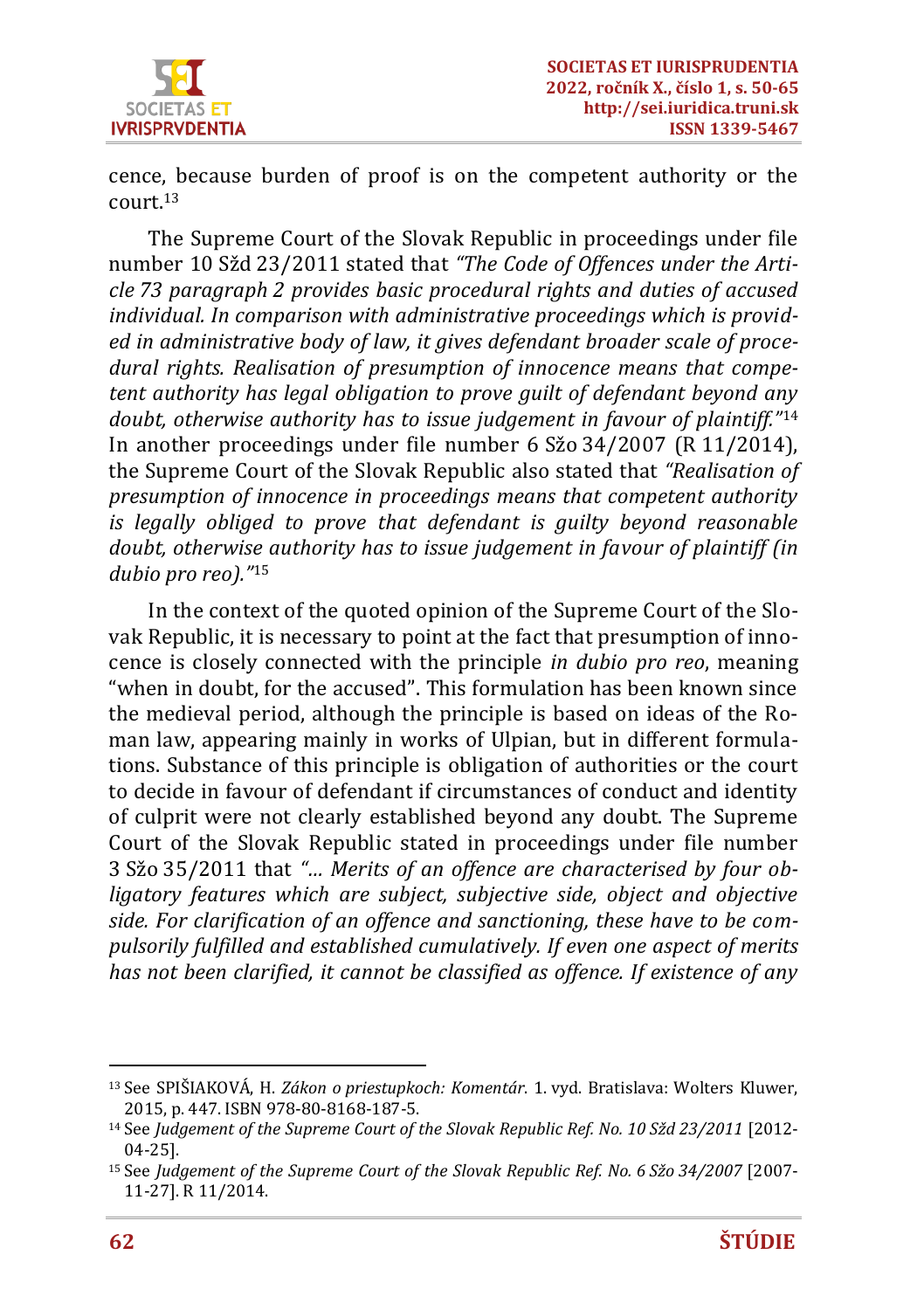

*part of merits is doubtful and was not clearly proved beyond any doubt, the principle in dubio pro reo is applied (when in doubt, for the accused)."* 16

### **Summary**

From the above-stated analysis of the mentioned principles applied in proceedings, for the imposition of a sanction for an infringement shows the important role the Roman law playing in the creation and application of modern legal codes. Although the individual legal norms that incorporate the Roman law principles into the legal order of the Slovak Republic underwent a development that reflected the needs of application practice, the essence of these principles always forms an immanent part of the legal regulation of punishment. Some of the institutes are so important for preserving the rule of law that they are enshrined directly in the Constitution of the Slovak Republic. When drafting legislation, the legislator and the relevant state body must take into account the constitutional norms in question when applying the law, which guarantees the persons concerned protection against abuse of the law.

# **References**

- *Act No. 73/1998 Coll. on Civil Service of Members of the Police Forces, the Slovak Information Service, Members of the Judiciary Guards and Prison Wardens Corp of the Slovak Republic and the Railway Police, as amended*.
- *Act No. 140/1961 Coll. Criminal Code*.
- *Act No. 300/2005 Coll. Criminal Code, as amended*.
- *Act No. 301/2005 Coll. Criminal Procedure Code, as amended*.
- *Act No. 372/1990 Coll. Code of Offences, as amended*.
- *Constitutional Act No. 460/1992 Coll. Constitution of the Slovak Republic, as amended*.
- *Convention for the Protection of Human Rights and Fundamental Freedoms* [1950-11-04].
- *Criminal Proceedings against Piotr Kossowski* [2016-06-29]. Judgement of the Court of Justice of the European Union, 2016, C-486/14.

<sup>16</sup> See *Judgement of the Supreme Court of the Slovak Republic Ref. No. 3 Sžo 35/2011* [2012- 01-17].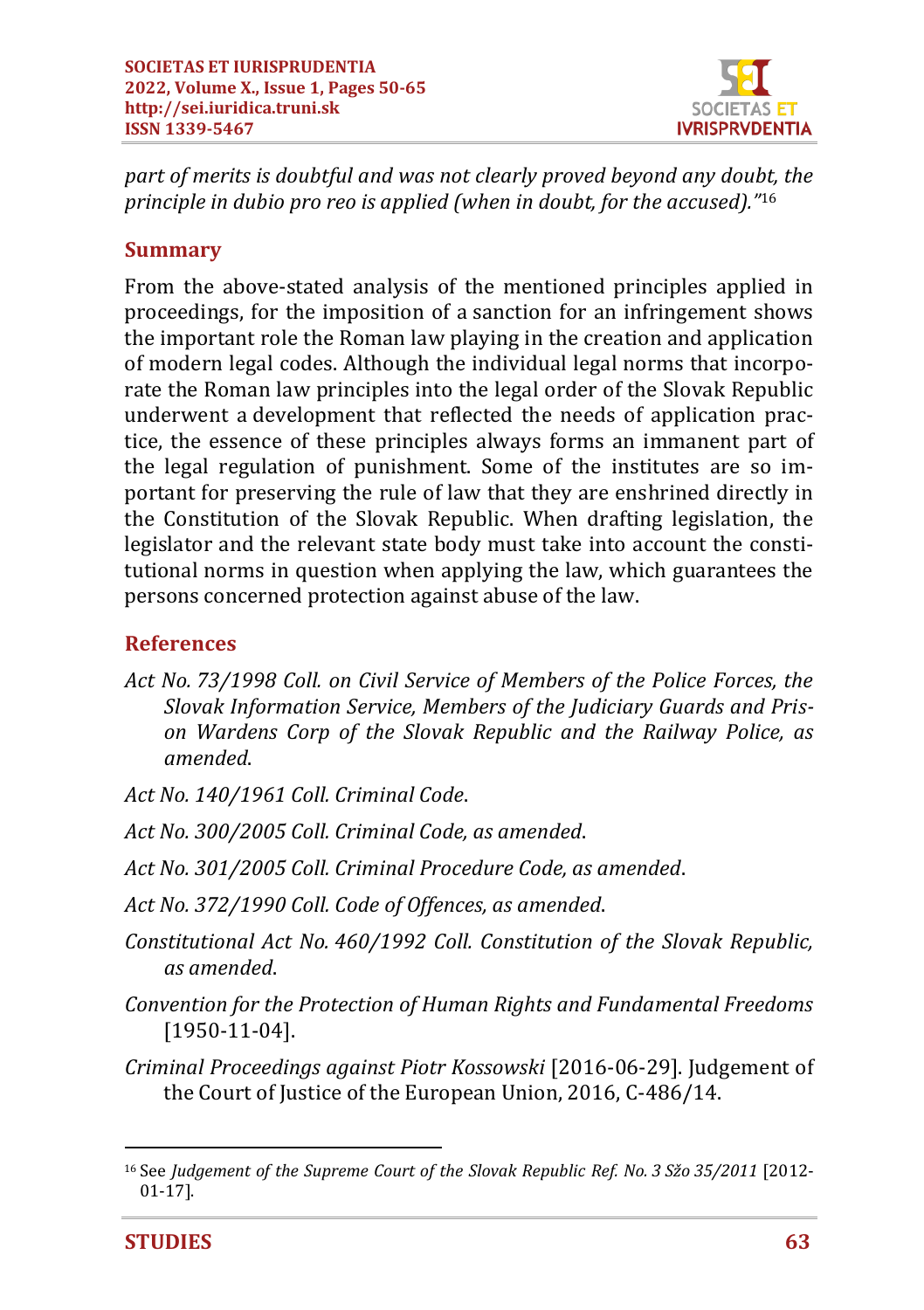

- *Decision of the Constitutional Court of the Slovak Republic Ref. No. II. ÚS 133/2013* [2013-02-14].
- *Judgement of the Regional Court in Bratislava Ref. No. 1 S/2/2007*.
- *Judgement of the Supreme Court of the Slovak Republic Ref. No. 5 Sž 110/ 2002*.
- *Judgement of the Supreme Court of the Slovak Republic Ref. No. 7 Sž 63/ 2003*.
- *Judgement of the Supreme Court of the Slovak Republic Ref. No. 1 Sž-o-NS 24/2004*.
- *Judgement of the Supreme Court of the Slovak Republic Ref. No. 1 Sž-o-NS 152/2005* [2006-04-27].
- *Judgement of the Supreme Court of the Slovak Republic Ref. No. 6 Sžo 34/ 2007* [2007-11-27]. R 11/2014.
- *Judgement of the Supreme Court of the Slovak Republic Ref. No. 3 Sžo 35/ 2011* [2012-01-17].
- *Judgement of the Supreme Court of the Slovak Republic Ref. No. 10 Sžd 23/ 2011* [2012-04-25].
- *Judgement of the Supreme Court of the Slovak Republic Ref. No. 8 Sžo 48/ 2013* [2014-09-18].
- MACH, P. Ne bis in idem aktuálne variácie starej zásady. In: V. VLADÁR, ed. *Verejné právo na Slovensku a v Európe: Aktuálne problémy a rímsko-kánonické súvislosti*. 1. vyd. Praha: Leges, 2019, pp. 157-164. ISBN 978-80-7502-424-4.
- SPIŠIAKOVÁ, H. *Zákon o priestupkoch: Komentár*. 1. vyd. Bratislava: Wolters Kluwer, 2015. 811 p. ISBN 978-80-8168-187-5.

*Universal Declaration of Human Rights* [1948-12-10].

JUDr. Michal Aláč, PhD.

Faculty of Law Trnava University in Trnava Kollárova 10 917 01 Trnava Slovak Republic